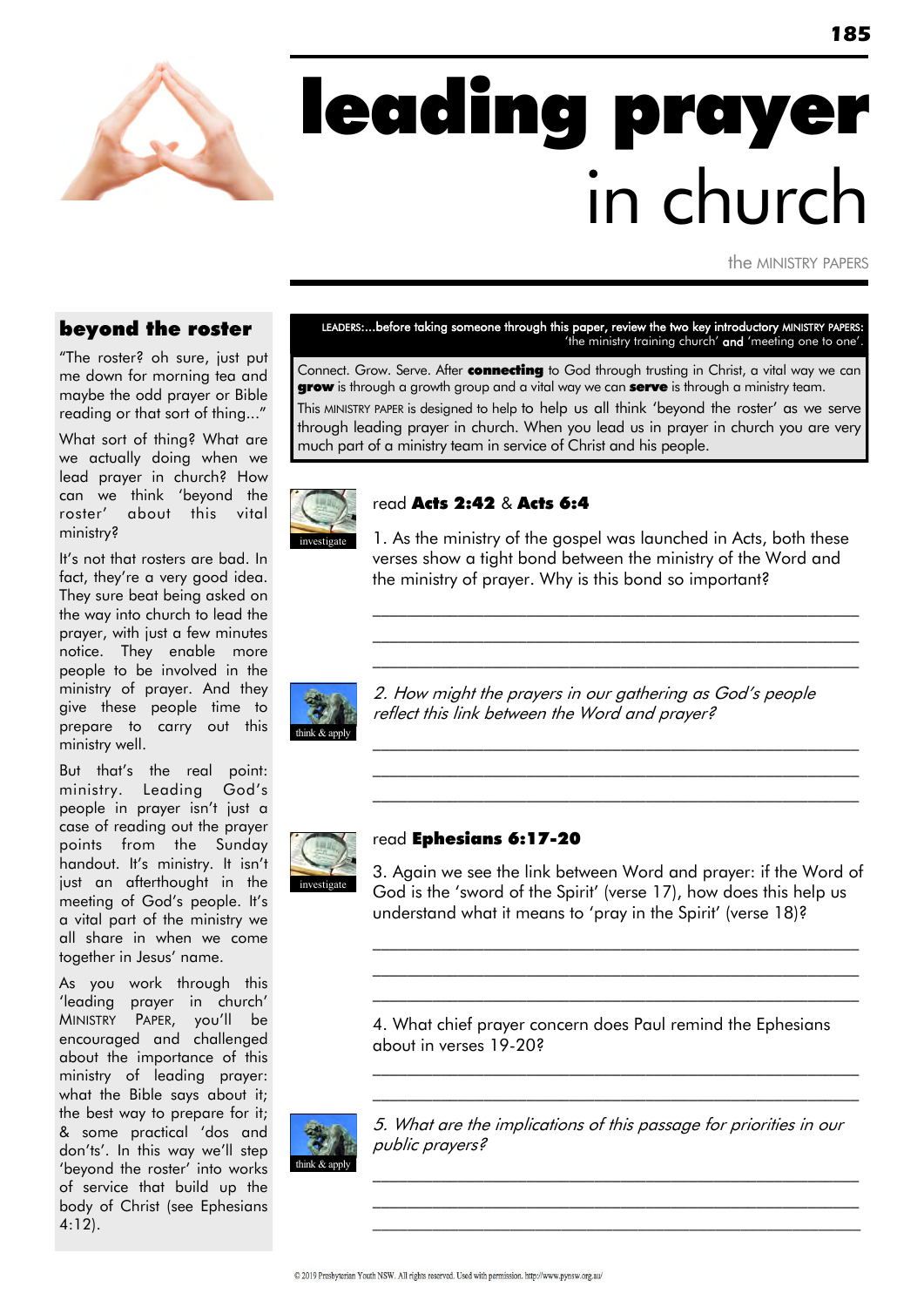## ospel prayer

We"ve seen how crucial it is to link our prayers to Scripture. In this way we can have a conversation with God, with Him taking the lead. First we listen to God in the Bible. Then we respond in prayer. That"s the gospel: God acts and we respond. And of course, all prayer is only really possible because of the gospel. We can approach God freely through his Son Jesus. All prayer is gospel prayer. Our prayers, private and public, should reflect that. We should pray the gospel.





### read Ephesians 1:3-14

1. How does Paul celebrate the gospel in these verses?

2. How does he maintain the focus upon God and his actions for us in Jesus?

 $\mathcal{L}_\text{max}$  and the contract of the contract of the contract of the contract of the contract of the contract of  $\mathcal{L}_\text{max}$  and the contract of the contract of the contract of the contract of the contract of the contract of  $\mathcal{L}_\text{max}$  and the contract of the contract of the contract of the contract of the contract of the contract of

 $\mathcal{L}_\text{max}$  and the contract of the contract of the contract of the contract of the contract of the contract of  $\mathcal{L}_\text{max}$  and the contract of the contract of the contract of the contract of the contract of the contract of  $\mathcal{L}_\text{max}$  and the contract of the contract of the contract of the contract of the contract of the contract of

3. What are some of the "spiritual blessings in Christ" (verse 3) he lists through the passage?

 $\mathcal{L}_\text{max}$  and the contract of the contract of the contract of the contract of the contract of the contract of  $\mathcal{L}_\text{max}$  and the contract of the contract of the contract of the contract of the contract of the contract of  $\mathcal{L}_\text{max}$  and the contract of the contract of the contract of the contract of the contract of the contract of



### read Ephesians 1:15-23

4. How does Paul model 'gospel prayer' in these verses, turning his celebration of the gospel in the previous verses into prayer?

 $\mathcal{L}_\text{max}$  and the contract of the contract of the contract of the contract of the contract of the contract of  $\mathcal{L}_\text{max}$  and the contract of the contract of the contract of the contract of the contract of the contract of  $\mathcal{L}_\text{max}$  and the contract of the contract of the contract of the contract of the contract of the contract of



5. Why is it important to keep the focus on Jesus in the way we pray for people?

 $\mathcal{L}_\text{max}$  and the contract of the contract of the contract of the contract of the contract of the contract of  $\mathcal{L}_\text{max}$  and the contract of the contract of the contract of the contract of the contract of the contract of  $\mathcal{L}_\text{max}$  and the contract of the contract of the contract of the contract of the contract of the contract of

6. How might reflection on the gospel of Jesus change the way we pray about all things?

 $\mathcal{L}_\text{max}$  and the contract of the contract of the contract of the contract of the contract of the contract of  $\mathcal{L}_\text{max}$  and the contract of the contract of the contract of the contract of the contract of the contract of  $\mathcal{L}_\text{max}$  and the contract of the contract of the contract of the contract of the contract of the contract of

7. How might we benefit from studying the prayers of the Bible?  $\mathcal{L}_\text{max}$  and the contract of the contract of the contract of the contract of the contract of the contract of

 $\mathcal{L}_\text{max}$  and the contract of the contract of the contract of the contract of the contract of the contract of the contract of the contract of the contract of the contract of the contract of the contract of the contrac  $\mathcal{L}_\text{max}$  and the contract of the contract of the contract of the contract of the contract of the contract of



If you would like to take further the

did with



Ephesians 1, a great place to start is with Don Carson's very helpful book, "A Call to Spiritual Reformation—Priorities from Paul and his Prayers'.

This is a book that changes both the way we pray and what we pray. Too often our prayers are limping, fragile things that fail to be caught up in the great plans and purposes of God. Because of this, we lack motivation, passion and direction.

Don Carson"s solution is that we should pattern our prayers on the prayers of Paul. As we have just done with our brief study of Ephesians 1, Carson studies in depth a number of other prayers from Paul"s letters. Chapter by chapter, he discusses the content and character of the Apostle"s prayers. Showing clearly the gospel priorities of Paul"s prayers, he calls us to make those priorities our own.

Against the backdrop of so many books on prayer that have a pre-occupation simply with technique, this book reminds us that the main issue of prayer isn't *how* -to but who -to. When we engage with the God of the gospel of Jesus, we are given motivation and direction for our prayer from God himself.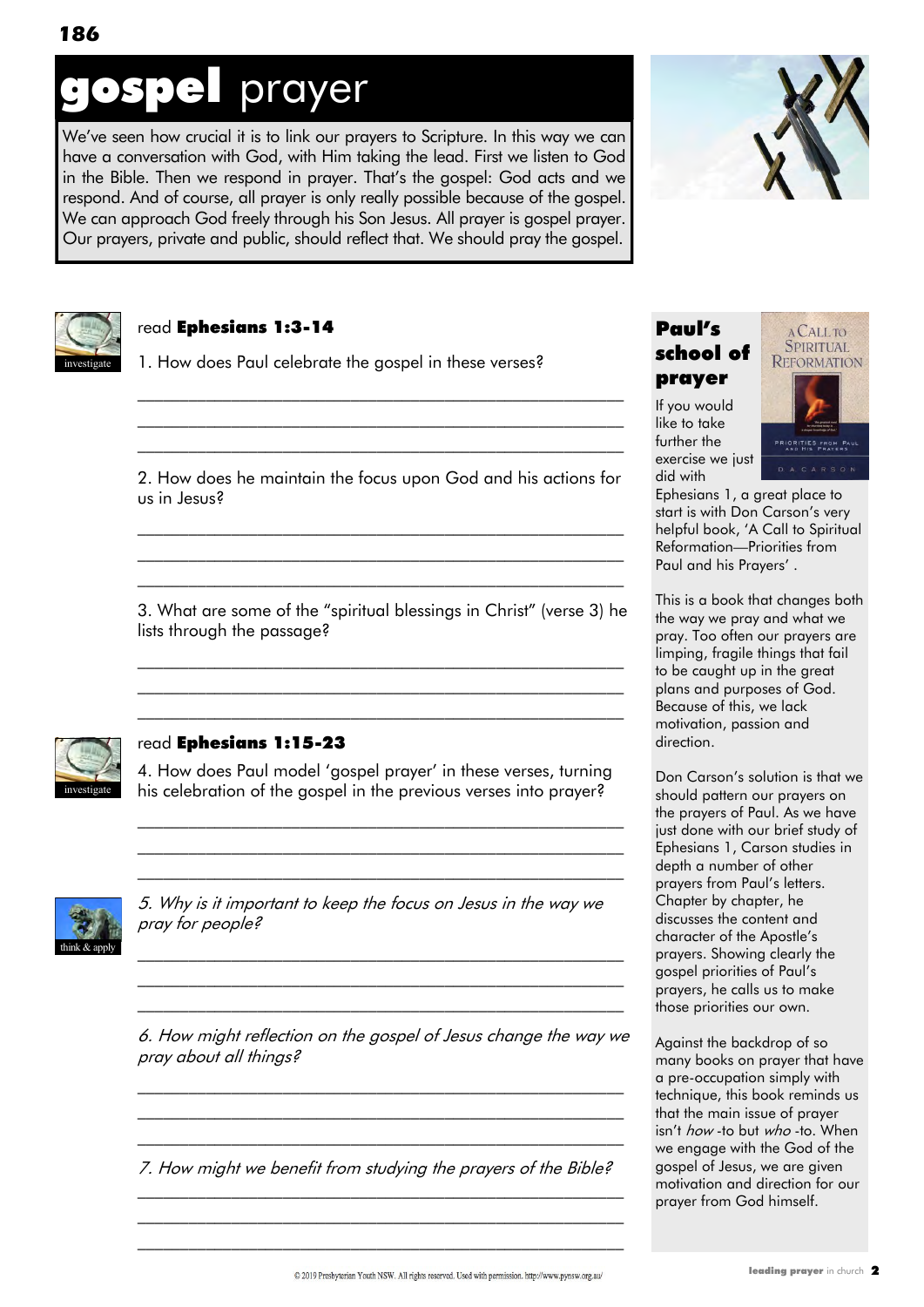

# prepared prayer

We have seen how important it is that your prayer be gospel-focused. We have also seen that your prayer needs to connect strongly to the particular focus of the ministry of God"s Word that it accompanies. All that points to the need for preparation. Of course, these principles also apply to our personal prayer. But there is a particular need when leading others in prayer to be thought through and prepared in order to lead effectively.

### what's the big idea?

There"s a well argued case that most people are only really capable of walking away from a sermon carrying one central theme. If the preacher doesn't give one, then the listener will make one up for themselves. No matter how hard the preacher might try to get five separate points across in a talk, generally when asked what the talk was about, a member of the congregation will convey the single concept they took out of the talk.

At church we try to cater for the listener by preparing messages that convey one big biblical concept or one Big Idea, that will be clear and challenging to all who listen. Indeed, not just the sermon but the entire meeting of God"s people should be shaped around expressing that biblical concept, to try and ensure the seed of God's word is firmly implanted in the heart of the listener. Communication between all involved, therefore, will be vital, so that not only the words of the preacher, but of the person leading, of the songs selected… that every element is tied into that Big Idea. This is crucial with prayer.

As you lead us in prayer you are playing a vital role in helping God"s people respond to God"s Word. Whether you are leading us in prayer in *preparation* to hear God's Word, or in response to God"s Word, or for various issues and events in our church family and our world, the connection of your prayer to what we are learning in the Word will be a great model and encouragement to all.

### dos and don'ts

### in preparation

- DO prepare thoroughly by reading over the bible reading(s) & big idea information, to prepare your prayer in the context of the ministry of God"s Word.
- DO be clear what part your prayer is playing in the overall meeting of God's people (is it preparing us to hear God"s Word, responding to God"s Word, relating God"s Word to issues in the church family/world?...see page 4).
- DO look over the prepared prayer points provided but DON"T just read them out. DO put them into your own words.
- DO think through a clear structure for your prayer. It's best to write out the prayer in full so that you start well, finish well, and are clear in between!

### in writing

- DON"T prepare a prayer longer than about three minutes (or shorter if others are also praying). Writing out your prayer will enable you to be clear and concise and enable us to say a hearty "Amen".
- DO pray in the plural. Say "we" rather than "I". You're leading our prayer. Saying "our" rather than "my", "us" rather than "me" helps us pray with you. And DO say a clear "Amen" at the end so that we can add ours.
- DO remember to address God as "you" rather than in the 3rd person. e.g. a written prayer point asking "God to humble us" should be prayed as "we ask YOU to humble us". Remember you"re talking to God, not to the congregation!
- DON"T preach. Pray! Again, remember that you are talking to God on our behalf not talking to us on God"s behalf.
- DO practice the prayer aloud.

### on the day

- DO arrive early for church to let the meeting leader know you are there.
- DO be ready at the microphone by the end of the previous item, rather than creating a distracting pause as you straggle to the front. If you"re in doubt, check the program or with the leader beforehand when you"ll need to step up.
- DO make sure that the microphone is well positioned for your prayer posture so that we can hear you loudly and clearly. DON"T mumble.
- DO give a brief word of introduction e.g. pointing out that the prayer points are listed in the handout, which can be helpful for further prayer during the week.
- DON'T just read. While it's important to write out what you are going to pray, make sure you pray with meaning and not simply with "reading". DO practise it a number of times and edit what you"re saying.
- DON"T pray in a funny prayer voice. Pray as yourself, with your own voice, not someone else's. Don't try and sound 'spiritual', impressive or profound: we want you to pray in your normal voice. Don"t say "holy" as a very spiritual "hoe-ly".
- DON"T use filler words like "just". Praying "um, we just, like, wanna thank you because we just..." is tiresome, annoying and shows a lack of preparation. Again, writing out the prayer will help with expression.